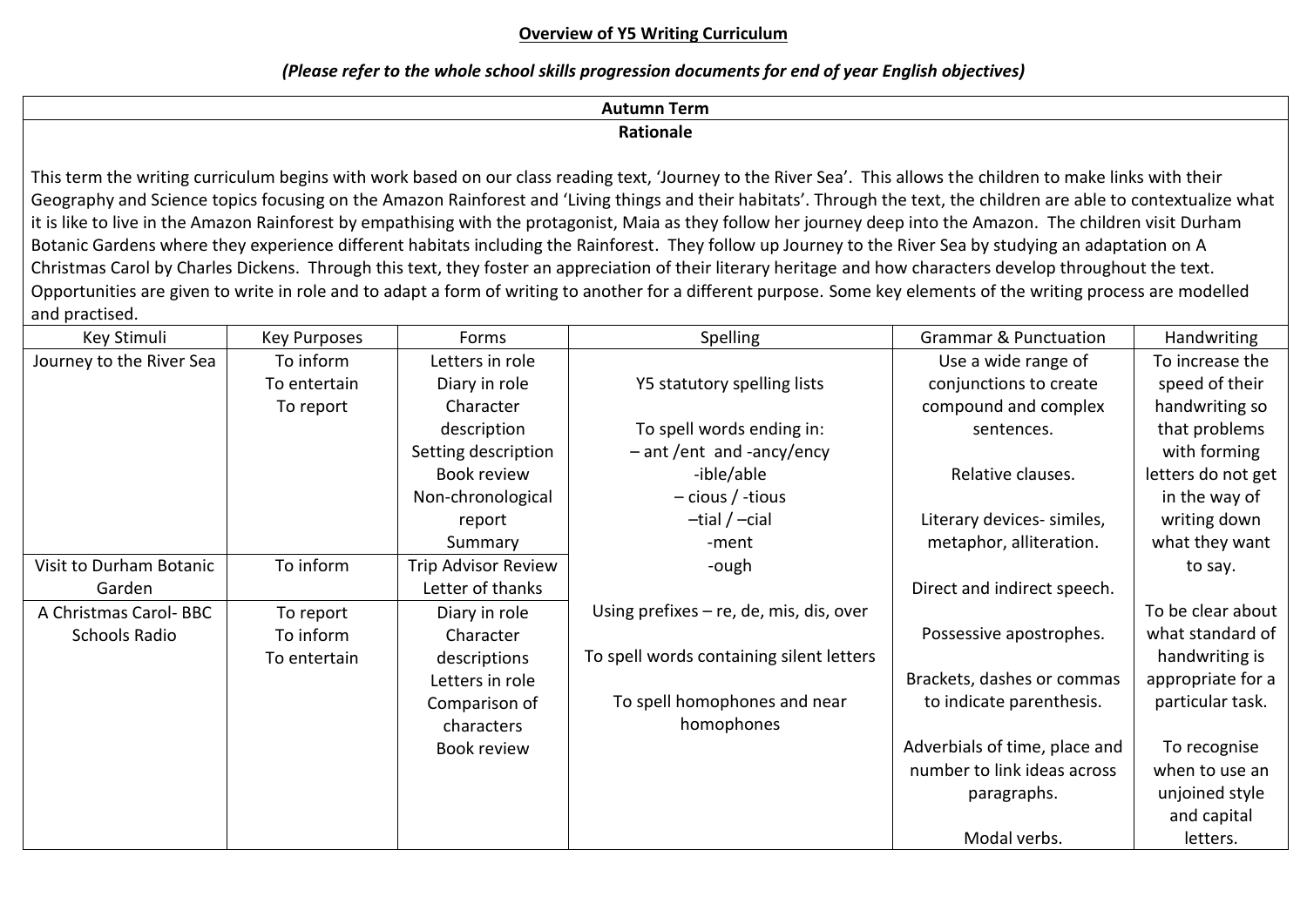# **Spring Term**

#### **Rationale**

This term, the writing curriculum begins with work based on our History topic, 'the Ancient Greeks' looking at a variety of myths including, 'Pandora's Box'. This half term focuses on story writing and developing setting descriptions. The second half term links to a Science focus of 'Earth and space'. The text is 'George's Secret Key to the Universe', which has a combination of both fiction and non-fiction, allowing the children to explore different genres. Through the text, there is the opportunity to broaden key scientific vocabulary and understanding. Some key elements of the writing process are modelled and practised.

| Key Stimuli                                              | <b>Key Purposes</b>       | Forms                                                                   | Spelling                                                                                                                                                                                                                                                    | <b>Grammar &amp; Punctuation</b>                                                                                                                                                                               | Handwriting                                                                                                                                                                                |
|----------------------------------------------------------|---------------------------|-------------------------------------------------------------------------|-------------------------------------------------------------------------------------------------------------------------------------------------------------------------------------------------------------------------------------------------------------|----------------------------------------------------------------------------------------------------------------------------------------------------------------------------------------------------------------|--------------------------------------------------------------------------------------------------------------------------------------------------------------------------------------------|
| Ancient Greeks-A<br>variety of Greek myths               | To inform<br>To entertain | Myths<br>Ode/Poetry                                                     |                                                                                                                                                                                                                                                             |                                                                                                                                                                                                                |                                                                                                                                                                                            |
| including Pandora's Box.                                 | To report                 |                                                                         |                                                                                                                                                                                                                                                             |                                                                                                                                                                                                                |                                                                                                                                                                                            |
| Visit to Life Centre                                     | To report                 | Recount                                                                 |                                                                                                                                                                                                                                                             | Use commas to clarify<br>meaning or avoid ambiguity.                                                                                                                                                           | To increase the<br>speed of their<br>handwriting so                                                                                                                                        |
| George's Secret Key to<br>the Universe                   | To report<br>To entertain | Letters in role<br>Diary in role<br>Character<br>description<br>Summary | Y5 statutory spelling lists<br>To spell words ending in:<br>$-$ ant /ent and -ancy/ency<br>-ible/able<br>$-$ cious / -tious<br>$-tial / -cial$<br>-ment<br>-ough<br>Using prefixes $-$ re, de, mis, dis, over<br>To spell homophones and near<br>homophones | Identify how the progressive<br>tense in verbs-both past and<br>present is formed and use<br>both terms.<br>Relative clauses.                                                                                  | that problems<br>with forming<br>letters do not get<br>in the way of<br>writing down<br>what they want                                                                                     |
| Variety of non-fiction<br>texts about Earth and<br>space | To inform                 | Non-chronological<br>report                                             |                                                                                                                                                                                                                                                             | Adverbials of time, place and<br>number to link ideas across<br>paragraphs<br>Literary devices- similes,<br>metaphor, alliteration.<br>Identify determiners<br>including articles and the<br>definite article. | to say.<br>To be clear about<br>what standard of<br>handwriting is<br>appropriate for a<br>particular task.<br>To recognise<br>when to use an<br>unjoined style<br>and capital<br>letters. |